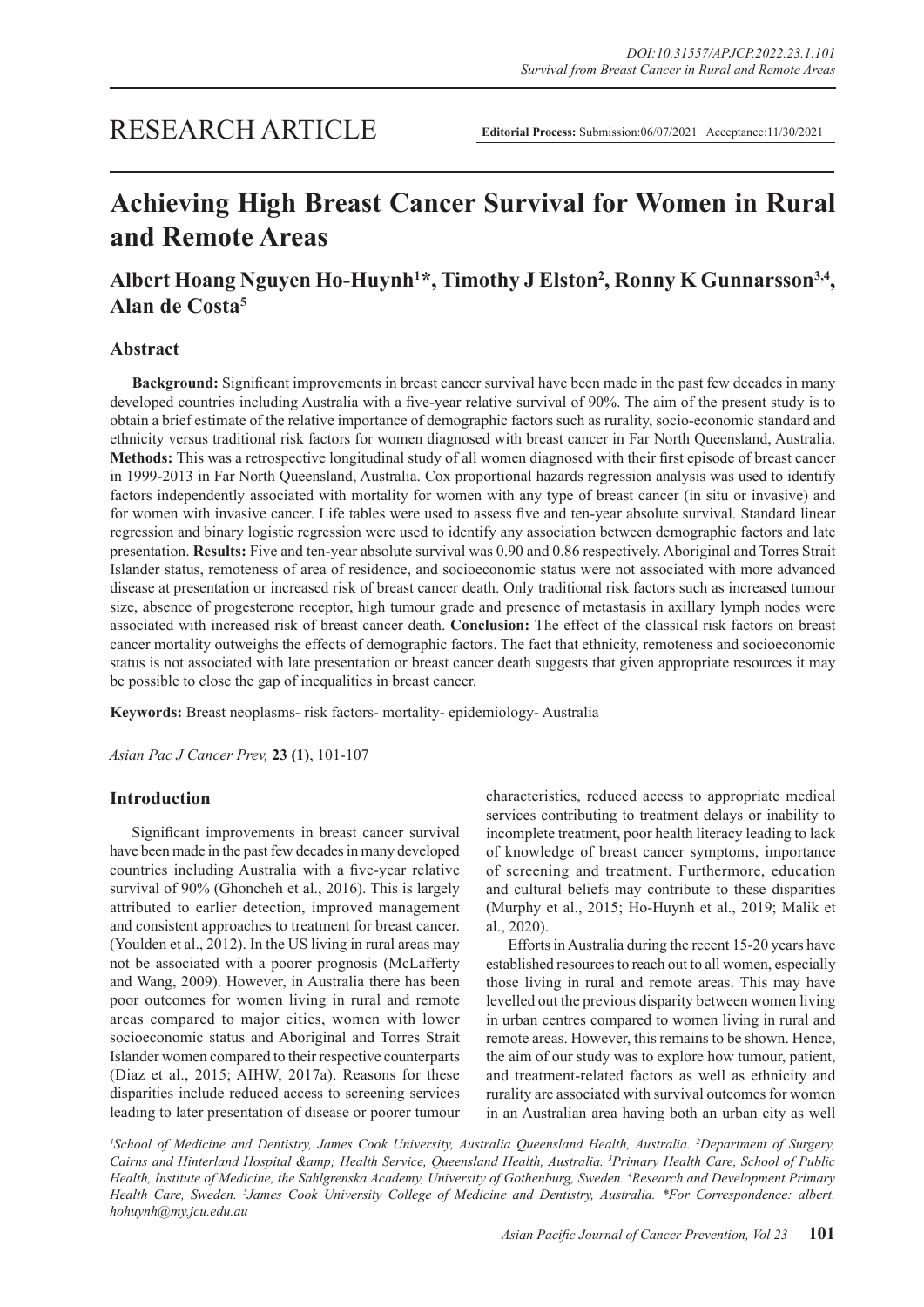#### *Albert Hoang Nguyen Ho-Huynh et al*

as areas of rural and remote living. The aim was further specified into the following research questions:

1) What factors are associated with increased risk of breast cancer death for women when first presenting with breast cancer?

2) What are the five, ten, fifteen, and twenty-year survival rates for women when first presenting with breast cancer?

3) Are Aboriginal and Torres Strait Islander status, remoteness of area of residence, and socioeconomic status linked to late presentation of breast cancer (larger tumour size, higher grade tumours, and presence of metastasis in axillary lymph nodes) when first presenting with breast cancer?

## **Materials and Methods**

A retrospective longitudinal study design was conducted at Cairns Hospital, Queensland, Australia. Cairns Hospital, located in Far North Queensland, is the primary referral centre for the Cape York Peninsula, the Torres Strait Islands and communities surrounding Cairns thus capturing all breast cancers in the well-defined geographical area of regional Far North Queensland. This study was granted ethics approval by the Far North Queensland Human Research Ethics Committee (HREC/17/QCH/121 - 1182). Deidentified data were extracted in July 2018 and analysis was performed using IBM SPSS Version 25.

#### *Inclusion criteria*

All women diagnosed with their first episode of breast cancer at Cairns Hospital, Queensland, Australia were eligible for inclusion in this study for a 15 year period between 1 January 1999 to 31 December 2013. Women not residing within Australia were not included, as death notification would be impractical to follow-up.

#### *Data sources*

A population-based breast cancer dataset created in 1999 of all patients diagnosed with and/or treated for breast cancer at Cairns Hospital was used to extract data. This dataset was complemented with information obtained from paper and electronic hospital medical records and pathology reports. Information pertaining to date, age and cause of death was linked with data from the Queensland Cancer Registry (QCR) for the period of 1 January 1999 to 31 December 2017 to determine the vital status of each woman at a minimum of four years after the date of diagnosis.

### *Data collected*

The tumour-related factors extracted from the breast cancer dataset include tumour type, tumour size, tumour grade, bilateral synchronous disease, number of tumours, lymphovascular invasion, oestrogen receptor status, progesterone receptor status, HER2 receptor status, and axillary lymph node positivity.

Patient-related factors included age at diagnosis, menopausal status, Aboriginal and Torres Strait Islander status, Remoteness of area of residence, and Socioeconomic

status. In the analysis, patients were determined to be Aboriginal and/or Torres Strait Islander if they had identified so on their hospital medical records. Remoteness of area of residence was assigned to each woman based on their locality/suburb at the time of diagnosis. This included major city, inner regional, outer regional, remote, and very remote based on the Australian Standard Geographical Classification Remoteness Structure of the Australian Bureau of Statistics (2011a).

Socioeconomic status was assigned to each woman based on their locality/suburb at the time of diagnosis. This was a percentile value based on the Australian Bureau of Statistics Index of Relative Socioeconomic Disadvantage (IRSD) (2006; 2011b).

Treatment factors were not included as these are individualised for women and any differences in outcomes would reflect more extensive disease at diagnosis (2001a; 2001b). More suitably, treatment refusal (refusal of any part of recommended treatment) was included as a variable for analysis.

#### *Statistical method*

The data was analysed using the Statistical Package for Social Sciences (IBM SPSS) Version 25. For research question one, univariate Cox regression was performed to calculate crude hazard ratios for each of the independent variables collected. Any variable producing a p value of <0.2 was brought forward to the final multivariable analysis, which was predetermined to be done using backwards stepwise multivariable Cox proportional hazard regression. The primary outcome was time to breast cancer death. This analysis was performed twice; once for women with any type of breast cancer (in situ or invasive) and again for women with invasive cancer.

For research question two, five, ten, fifteen, and twenty-year breast cancer-specific absolute survival were estimated for all women presenting with their first episode of breast cancer using life tables. Women dying from other causes were censored.

For research question three, statistical association analysis was performed between demographic factors and late presentation of breast cancer; indicated by strongly significant variables in part one which were associated with more advanced disease (tumour size and axillary node positivity). Standard linear regression was used to assess the association between Aboriginal and Torres Strait Islander status, remoteness area of residence, and socioeconomic status with tumour size. This analysis was performed for women with any type of breast cancer and women with invasive cancer. As tumour size was not normally distributed, Blom's rank transformation was performed on the dependent variable. Binary logistic regression was used to assess the association between Aboriginal and Torres Strait Islander status, remoteness of area of residence, and socioeconomic status with axillary node positivity. This analysis was performed for women with invasive cancer as axillary node positivity was a significant predictor for mortality for these women.

#### *Sample size calculation*

A sample size calculation was performed for the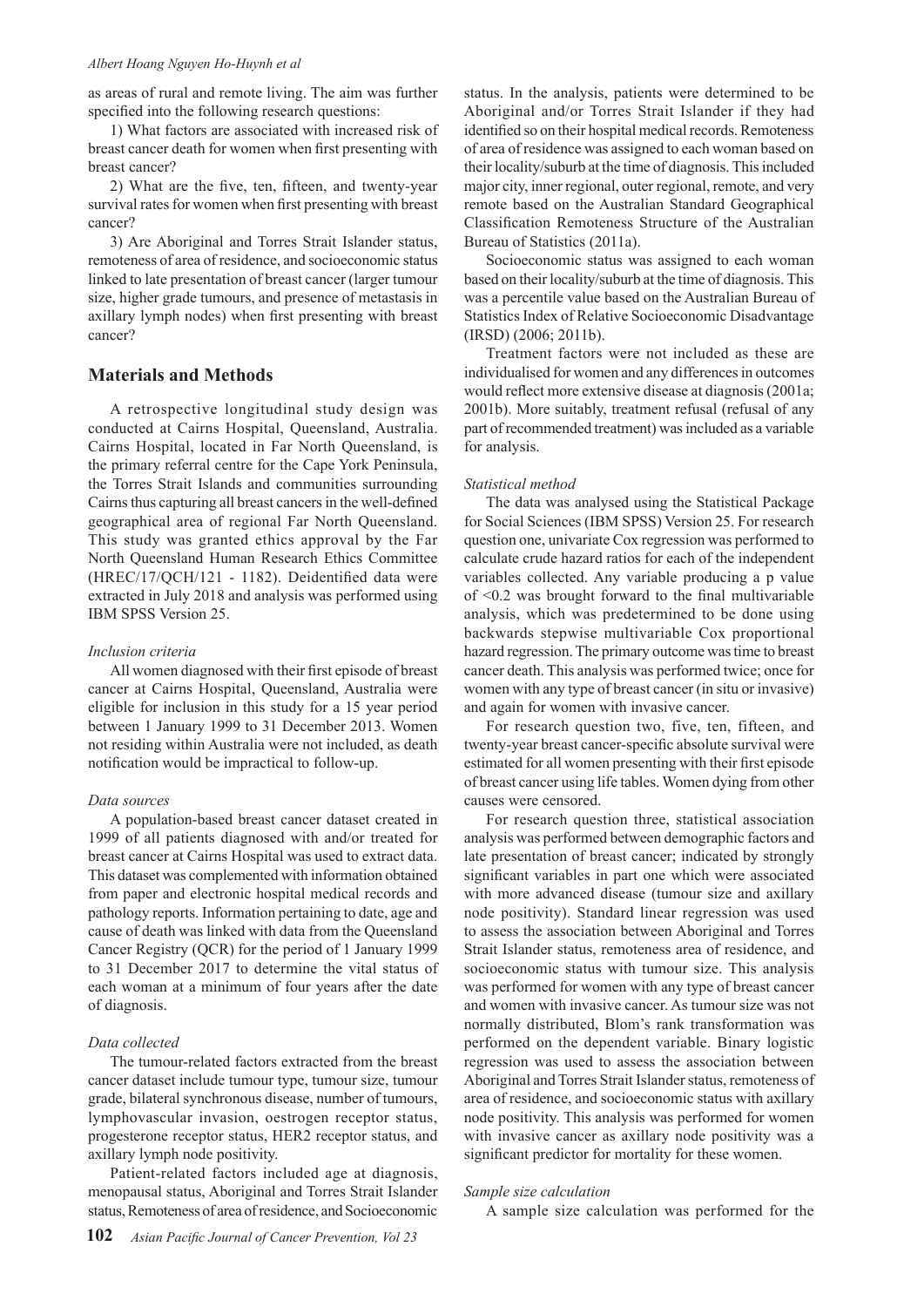primary research question using Power Analysis and Sample Size (PASS) Software. Assuming a power of 0.95, an alpha of 0.05, and hazards ratios of 1.6, 1.4, and 1.3 for Aboriginal and Torres Strait Islander status, remoteness of area of residence, and socioeconomic status respectively, the required sample sizes were 224, 276, and 501 (Hall et al., 2004; Clayforth et al., 2007; Supramaniam et al., 2014). Hence, >501 women were required to make the statistical analysis robust.

## **Results**

A total of 902 patients were diagnosed with breast cancer at Cairns Hospital during the study period 1st of January 1999 up to 31st of December 2013 and 800 of these presented with their first episode of breast cancer. Seventeen patients were excluded from the study including four men, two women residing outside of Australia and eleven duplicates (where women with bilateral disease were entered twice). For the duplicates, data entries which were reflective of more advanced disease were retained. Therefore, 783 women presenting with their first episode of breast cancer at Cairns Hospital were included in the analysis.

The age at diagnosis ranged from 27 to 91 with a mean age of 57 years (Table 1). There was a total of 170 deaths during follow up, of which 100 were identified as breast cancer deaths. The majority of breast cancers were classified as invasive (Table 2).

#### *Factors associated with to breast cancer mortality*

Increased tumour size and absence of progesterone receptor were associated with increased risk of breast cancer death among women diagnosed with any type of breast cancer (Table 3). For women with invasive cancer increased tumour size, absence of progesterone receptor and presence of metastasis in axillary lymph nodes were associated with increased risk of breast cancer death (Table 4). Invasive tumour grade in women with invasive cancer showed marginal association (p=0.049) with breast cancer death.

#### *Absolute survival*

The five-, ten-, fifteen- and twenty-year absolute survival rate was found to be 0.90, 0.86, 0.82 and 0.80 respectively for all women presenting with their first episode of breast cancer in Far North Queensland between 1999-2013 (Figure 1).

## *Association between demographic factors and late presentation*

For all women, there was no association between Aboriginal and Torres Strait Islander status (p=0.16), remoteness of area of residence (p=0.51), and socioeconomic status (p=0.51) with larger tumour size. The same was shown for women with invasive cancer with no association between Aboriginal and Torres Strait Islander status (p=0.12), remoteness of area of residence ( $p=0.40$ ), and socioeconomic status ( $p=0.50$ ) with larger tumour size. Furthermore, no association was

Table 1. Potential Risk Factors at Diagnosis Measured by a Continuous Scale

| Continuous variable               |     | Min | Max | Mean $(SD)$ | Median (IQR) |
|-----------------------------------|-----|-----|-----|-------------|--------------|
| In situ/invasive tumour size (cm) | 736 |     |     | 2.7(2.4)    | 2.0(2.3)     |
| Invasive tumour size (cm)         | 662 |     | 16  | 2.7(2.3)    | 2.0(2.3)     |
| Age at diagnosis                  | 783 |     | 91  | 57(12)      | 56 (17)      |
| Socioeconomic status*             | 752 |     | 94  | 34(26)      | 27(40)       |

\* Socioeconomic status is measured as a percentile, with lowest socioeconomic status being 1 and highest being 100. The Australian average is 50.



## Absolute survival rate from breast cancer

Figure 1. Absolute Survival from Breast Cancer for All Women Presenting with Their First Episode of Breast Cancer between 1999-2013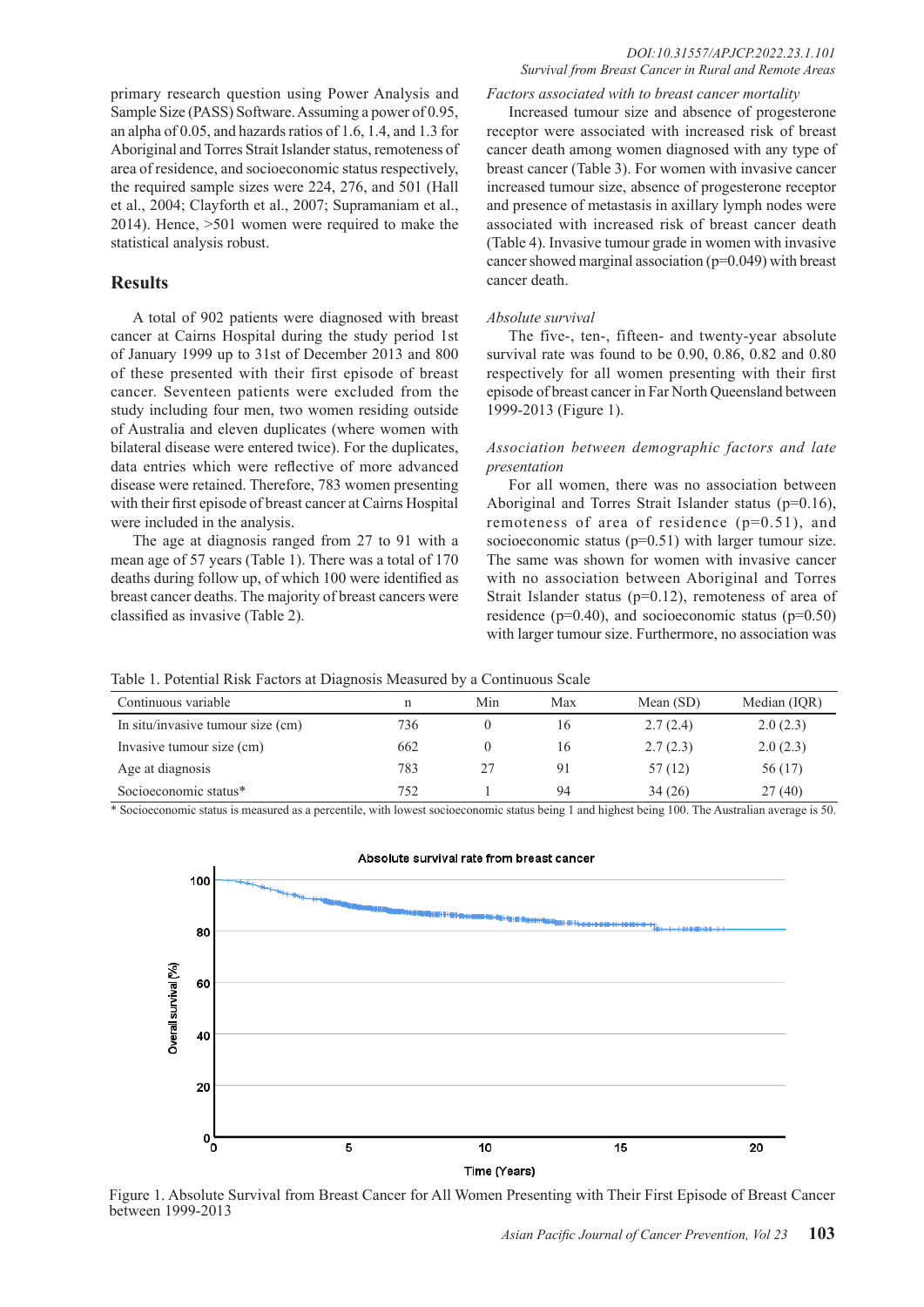#### *Albert Hoang Nguyen Ho-Huynh et al*

Table 2. Potential Risk Factors at Diagnosis Measured by a Nominal or Ordinal Scale

| Categorical variables                                                             | $n$ (%)      |
|-----------------------------------------------------------------------------------|--------------|
| Tumour type                                                                       |              |
| In situ                                                                           | 73/779 (9.4) |
| Invasive                                                                          | 706/779 (91) |
| Invasive tumour type                                                              |              |
| Invasive lobular, Invasive cancer<br>specified, Other                             | 100/682(15)  |
| Ductal NOS                                                                        | 582/682 (85) |
| Invasive tumour grade                                                             |              |
| Grade 1                                                                           | 165/670 (25) |
| Grade 2                                                                           | 293/670 (44) |
| Grade 3                                                                           | 209/670 (31) |
| Malignant                                                                         | 3/670(0.45)  |
| Bilateral synchronous disease                                                     |              |
| $\overline{N}$                                                                    | 765/783 (98) |
| Yes                                                                               | 18/783(2.3)  |
| Number of tumours                                                                 |              |
| One                                                                               | 621/736 (84) |
| Two or more                                                                       | 115/736 (16) |
| Lymphovascular invasion                                                           |              |
| Absent                                                                            | 519/718 (72) |
| Present                                                                           | 199/718 (28) |
| Axillary node positivity                                                          |              |
| Negative                                                                          | 497/729 (68) |
| Positive                                                                          | 232/729 (32) |
| Oestrogen receptor                                                                |              |
| Negative                                                                          | 171/750 (23) |
| Positive                                                                          | 579/750 (77) |
| Progesterone receptor                                                             |              |
| Negative                                                                          | 204/653 (31) |
| Positive                                                                          | 449/653 (69) |
| HER2 receptor                                                                     |              |
| Negative                                                                          | 450/582 (77) |
| Positive                                                                          | 132/582 (23) |
| Premenopausal                                                                     |              |
| No                                                                                | 465/781 (60) |
| Yes                                                                               | 316/781 (40) |
| Aboriginal and Torres Strait Islander status                                      |              |
| Non-indigenous                                                                    | 669/768 (87) |
| Aboriginal, Torres Strait Islander, Both<br>Aboriginal and Torres Strait Islander | 99/768 (13)  |
| Remoteness of area of residence                                                   |              |
| Major city, inner regional, outer regional                                        | 711/783 (91) |
| Remote, very remote                                                               | 72/783 (9.2) |
| Treatment refusal                                                                 |              |
| No                                                                                | 602/783 (77) |
| Yes                                                                               | 181/783 (23) |

demonstrated for Aboriginal and Torres Strait Islander status ( $p=0.08$ ), remoteness of area of residence ( $p=0.83$ ), and socioeconomic status  $(p=0.76)$  with axillary node positivity. Hence, this study could not demonstrate any association between demographic factors and more advanced disease at presentation.

## **Discussion**

Poorer breast cancer outcomes has been reported for women living in rural areas, women of lower socioeconomic status, and Aboriginal and Torres Strait Islander women.(Youlden et al., 2012; AIHW, 2017a) Our study in Far North Queensland challenges these findings and demonstrate that regional areas that are well resourced with effective infrastructure and strategies in place can achieve similar outcomes to major cities.(Murphy et al., 2015; Platt et al., 2015)

#### *Rurality and remoteness*

Studies in many developed countries, including Australia, have reported that Aboriginal and Torres Strait Islander women, women living in rural areas, and women of low socioeconomic status often present with more advanced disease (Clayforth et al., 2007; Downing et al., 2007; Curtis et al., 2008; Azzopardi et al., 2014; AIHW, 2017a). However, in this study there was no proven association between these specific demographic factors with more advanced disease. Furthermore, the five-year absolute survival in Far North Queensland was 90% which, compared to Australia nationally with a five-year relative survival of 90% is equivalent if not better (AIHW, 2017a). The lack of difference between these groups of women may be because national efforts to reduce these disparities in the past are now being reflected in the results of this study showing that the gap in previous inequalities has closed.

While population screening programs, such as BreastScreen Australia, are effective in detecting asymptomatic and early disease, further breast cancer awareness and public campaigns may contribute to increasing participation rates in screening and targeting groups of women who are more likely to present with more advanced disease (AIHW, 2017b). Education is most likely the key to success in countries where the level of education among women is very low. (Malik et al., 2020)

#### *Culturally sensitive strategies for closing the gap*

Multidisciplinary team meetings, telehealth, regional cancer strategic meetings, web-based information, cancer nurse co-ordinators, and new models of care combined have been proven to be effective strategies in addressing barriers in access to high standard healthcare and consequently closing the gap in inequality (Platt et al., 2015).

Population mammography screening programs not only help to detect early breast cancer but also improve survival outcomes (Jatoi and Miller, 2003). The extensive regional coverage of BreastScreen Queensland with service locations in Cairns and relocatable breast cancer screening units to rural areas across Far North Queensland has resulted in greater participation of women in breast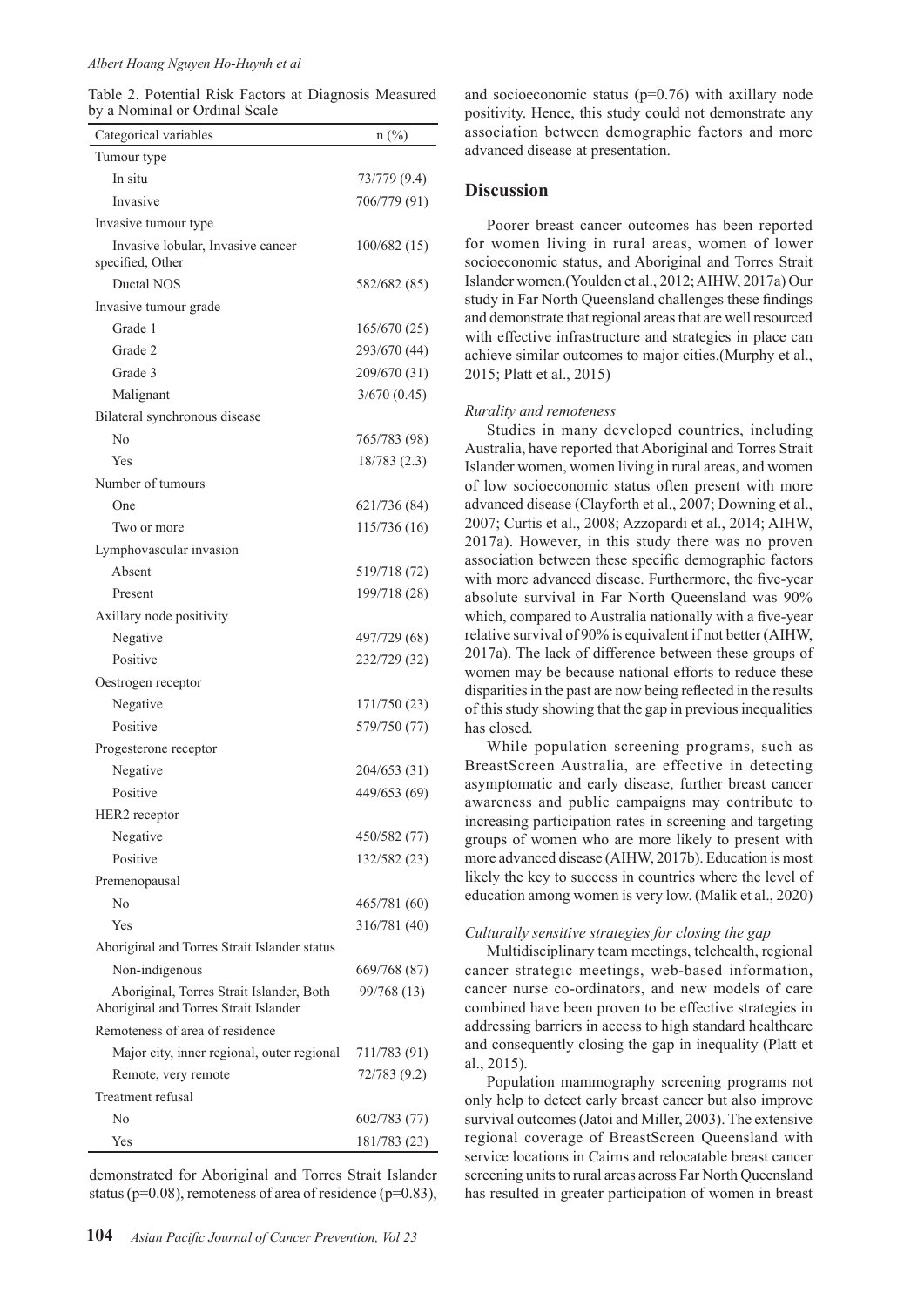|                                              |     | Unadjusted            |                    | Adjusted $(n=531)$ |                   |
|----------------------------------------------|-----|-----------------------|--------------------|--------------------|-------------------|
| Independent variables                        | n   | p value               | <b>HR</b>          | p value            | <b>HR</b>         |
| Tumour type                                  | 779 | 0.027                 | 24 (1.4-4.0 x 102) |                    |                   |
| Tumour size cm                               | 736 | $2.6 \times 10^{-8}$  | $1.2(1.1-1.2)$     | 0.017              | $1.1(1.0-1.2)$    |
| Bilateral synchronous disease                | 783 | 0.37                  | $1.6(0.58-4.3)$    |                    |                   |
| Number of tumours                            | 736 | 0.63                  | $0.86(0.47-1.6)$   |                    |                   |
| Lymphvascular invasion                       | 718 | $8.4 \times 10^{-11}$ | $4.6(2.9-7.2)$     | 0.08               | $2.0(0.92-4.2)$   |
| Oestrogen receptor                           | 750 | 0.0032                | $0.52(0.34-80)$    |                    |                   |
| Progesterone receptor                        | 653 | 0.000065              | $0.39(0.24-62)$    | 0.0011             | $0.39(0.23-0.69)$ |
| HER <sub>2</sub> receptor                    | 582 | 0.064                 | $1.6(0.97-2.7)$    |                    |                   |
| Axillary node positivity                     | 729 | $8.1 \times 10^{-9}$  | $3.8(2.4-5.9)$     | 0.059              | $2.1(0.97-4.6)$   |
| Age at diagnosis                             | 783 | 0.39                  | $0.99(0.98-1.0)$   |                    |                   |
| Premenopausal                                | 781 | 0.089                 | $1.4(0.95-2.1)$    |                    |                   |
| Aboriginal and Torres Strait Islander status | 768 | 0.15                  | $1.5(0.87-2.5)$    |                    |                   |
| Remoteness of area of residence              | 783 | 0.47                  | $0.76(0.35-1.6)$   |                    |                   |
| Socioeconomic status                         | 752 | 0.86                  | $1.0(0.99-1.0)$    |                    |                   |
| Treatment refusal                            | 783 | 0.11                  | $1.4(0.93-2.2)$    |                    |                   |

Table 3. Factors Associated with Breast Cancer Mortality for Women Diagnosed with Their First Episode of Any Type of Breast Cancer (in Situ or Invasive).

screening and subsequent improvement in survival (Jatoi and Miller, 2003; Youlden et al., 2012; AIHW, 2017b).

Participation rate in BreastScreen in Northern Queensland has been found to be consistently the highest, at a rate of 63% compared to the national participation rate of 54% (AIHW, 2018). Furthermore, culturally sensitive cancer services and projects aimed at removing the stigma of cancer in Aboriginal communities have led to larger numbers of Aboriginal and Torres Strait Islander women participating in cancer screening programs and treatment.(Flegg et al., 2010; Diaz et al., 2015) Programs such as these, including "Closing the Gap on Breast Cancer Screening" and "Out in the Open", and involving Indigenous liaison officers and Aboriginal health workers have helped identify breast cancer in Aboriginal and Torres Strait Islander women who would have otherwise

Table 4. Factors Associated with Breast Cancer Mortality for Women Diagnosed with Their First Episode of Invasive Breast Cancer

|                                              |             | Unadjusted            |                    | Adjusted $(n=514)$ |                   |
|----------------------------------------------|-------------|-----------------------|--------------------|--------------------|-------------------|
| Independent variables                        | $\mathbf n$ | p value               | <b>HR</b>          | p value            | <b>HR</b>         |
| Invasive tumour type                         | 682         | 0.068                 | $2.1(.95-4.4)$     |                    |                   |
| Invasive tumour grade                        | 670         | $-$                   |                    |                    |                   |
| Grade 1                                      |             | 0.000003              | Ref                | 0.131              | Ref               |
| Grade 2                                      |             | 0.0025                | $6.2(1.9-20)$      | 0.053              | $3.3(0.99-11)$    |
| Grade 3                                      |             | 0.000011              | $14(4.3-44)$       | 0.049              | $3.6(1.0-13)$     |
| Malignant                                    |             | 0.0068                | 23 (2.4-220)       | $***$              | _ **              |
| Invasive tumour size (cm)                    | 662         | $5.6 \times 10^{-10}$ | $1.2(1.1-1.3)$     | 0.01               | $1.1(1.0-1.2)$    |
| Bilateral synchronous disease                | 706         | 0.5                   | $1.4(0.52-3.8)$    |                    |                   |
| Number of tumours                            | 664         | 0.906                 | $0.96(.52-1.8)$    |                    |                   |
| Lymphovascular invasion                      | 644         | $6.7 \times 10^{-9}$  | $3.9(2.5-6.2)$     |                    |                   |
| Oestrogen receptor                           | 682         | 0.0021                | $0.50$ $(.33-.78)$ |                    |                   |
| Progesterone receptor                        | 593         | 0.0001                | $0.40$ $(.25-.63)$ | 0.013              | $0.47(0.26-0.85)$ |
| HER <sub>2</sub> receptor                    | 567         | 0.06                  | $1.6(.98-2.7)$     |                    |                   |
| Axillary node positivity                     | 656         | $4.9 \times 10^{-7}$  | $3.2(2.0-5.0)$     | 0.0023             | $2.7(1.4-5.1)$    |
| Age at diagnosis                             | 706         | 0.43                  | $0.99$ $(.98-1.0)$ |                    |                   |
| Premenopausal                                | 704         | 0.1                   | $1.4(.94-2.1)$     |                    |                   |
| Aboriginal and Torres Strait Islander status | 693         | 0.16                  | $1.5(.86-2.5)$     |                    |                   |
| Remoteness of area of residence              | 706         | 0.51                  | $0.77$ $(.36-1.7)$ |                    |                   |
| Socioeconomic status                         | 676         | 0.71                  | $1.0$ (.99-1.0)    |                    |                   |
| Treatment refusal                            | 706         | 0.17                  | $1.4(0.88-2.1)$    | 0.085              | $1.7(0.93-3.1)$   |

*Asian Pacific Journal of Cancer Prevention, Vol 23* **105**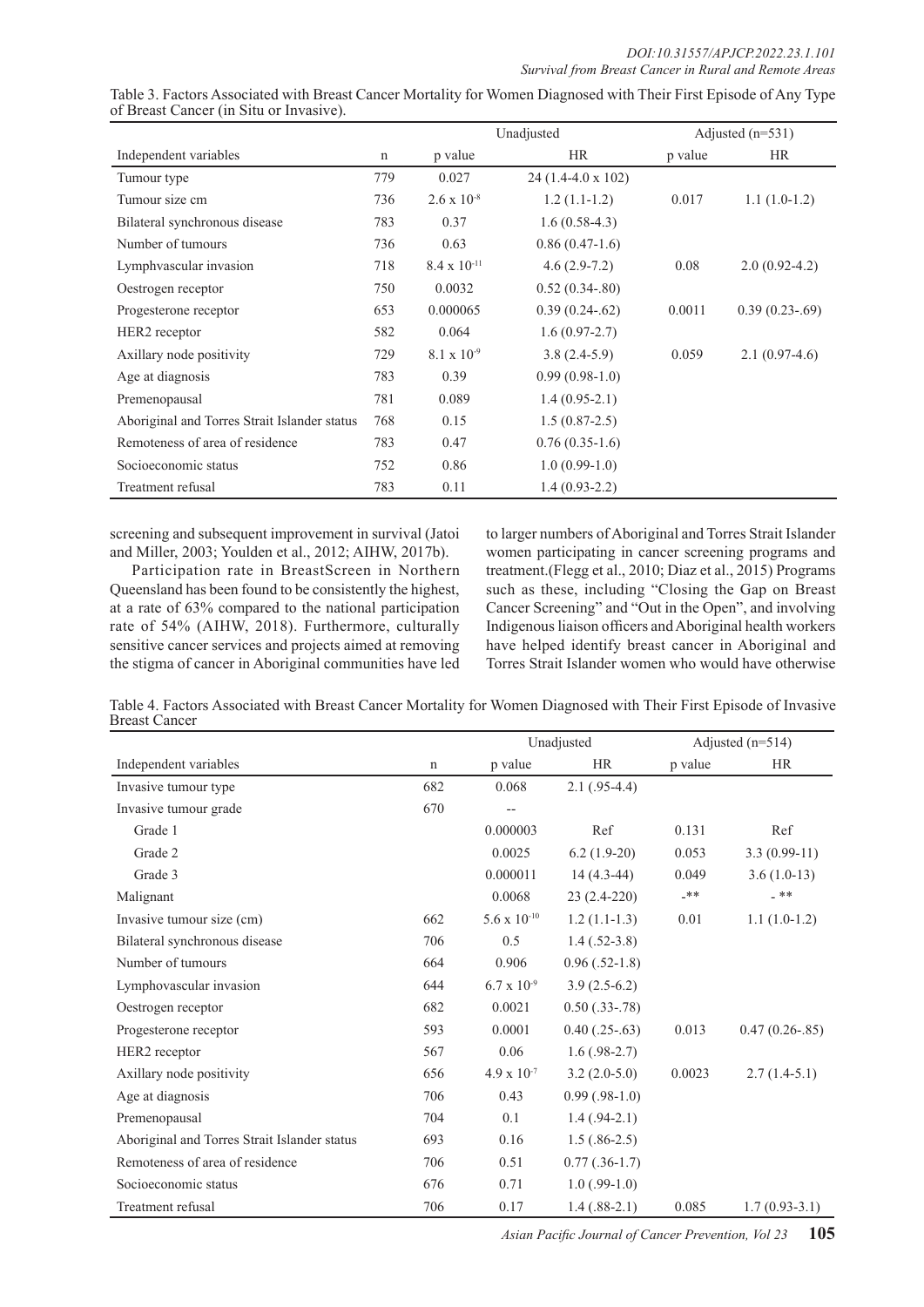#### *Albert Hoang Nguyen Ho-Huynh et al*

presented with advanced disease and the associated poorer outcomes (Roder et al., 2012; AIHW, 2017b)

Additionally, the introduction of breast care nurses at Cairns Hospital in 2002 may have further contributed to better breast cancer outcomes both physically and psychologically by coordinating cancer care and providing individualised information and emotional support to patients and their families in a critical time in their lives (Eicher et al., 2006). This is further supported by previous studies demonstrating that breast cancer patients, particularly in rural and remote areas, recognise the importance of breast care nurses and are highly satisfied with the level of care breast care nurses provide (Eley et al., 2008). Improving access to breast care nurses and involving them throughout diagnosis to treatment shows great promise for reducing disparities in breast cancer outcomes, particularly in populations where poorer outcomes are reported.

#### *Strengths and limitations*

A great advantage of this study is that it is the first breast cancer survival study in regional Far North Queensland that accounts for disparities in breast cancer survival by adjusting for differences in tumour-, patient-, and treatment-related factors. Another strength of this study is the adequacy of sample size based on thorough sample-size calculations.

The data collected are based on a combination of paper and electronic data sets which are subject to human error and missing data. Consequently, there is the possibility of selection bias due to the exclusion of patients with missing data in the statistical analysis. This included 17% and 25% of missing data for the progesterone and HER2 receptor respectively as pathological confirmation of these receptors were not routinely performed in the pathology lab until the mid-2000s. Despite this, the data is the most complete to date with less than 8% of missing data across any other variable. Lastly, due to the unavailability of population life tables, relative survival could not be calculated.

There are different statistical techniques to select independent variables into a multivariable model. This study does not aim to construct a precise prediction model but rather to get a brief estimate of the relative importance of demographic factors such as rurality, socioeconomic standard and ethnicity versus traditional risk factors. Hence, stepwise regression, presented also with unadjusted regressions, was deemed sufficient.

In conclusion, this study suggests that given appropriate resources it may be possible to close the gap of inequalities in breast cancer. However, this study reflects the situation in Far North Queensland Australia where substantial efforts have been made in closing the gap of inequalities and inequalities may well remain elsewhere. This study should be taken as an encouragement to further investigate inequalities elsewhere and, when found address them.

## **Author Contribution Statement**

AH, TE, RG, AdC were all involved in project proposal and planning. AH and TE performed data collection. AH

**106** *Asian Pacific Journal of Cancer Prevention, Vol 23*

and RG analysed and interpreted the data set. AH prepared the final manuscript. All authors read and approved the final manuscript. The datasets generated during and analysed during the current study are not publicly available due the terms and conditions of the ethics application but are available from the corresponding author on reasonable request

## **Acknowledgements**

This study was undertaken with the ethics approval of the Far North Queensland Human Research Ethics Committee (HREC/17/QCH/121 - 1182) and funded by a grant from James Cook University, School of Medicine and Dentistry (Reference number JCU-QLD-665491). The study sponsors had no involvement in any of the study design, collection, analysis and interpretation of data; in the writing of the manuscript; and in the decision to submit the manuscript for publication.

*Conflicts of interest*

There are no conflicts of interest to declare.

#### **References**

- 2001a. National Breast Cancer Centre. Clinical practice guidelines: management of advanced breast cancer, Canberra, Commonwealth of Australia.
- 2001b. National Breast Cancer Centre. Clinical practice guidelines: management of early breast cancer, Canberra, Commonwealth of Australia.
- AIHW. 2017a. Australian Cancer Incidence and Mortality (ACIM) books: Breast cancer. [Online]. Australian Institute of Health and Welfare. Available: www.aihw.gov.au/acimbooks
- Azzopardi J, Walsh D, Chong C, et al (2014). Impact of geographic location on surgical outcomes of women with breast cancer. *Aust N Z J Surg*, **84**, 735-9.
- Clayforth C, Fritschi L, McEvoy SP, et al (2007). Five-year survival from breast cancer in Western Australia over a decade. *Breast J*, **16**, 375-81.
- Curtis E, Quale C, Haggstrom D, et al (2008). Racial and Ethnic Differences in Breast Cancer Survival: How much is explained by screening, tumor severity, biology, treatment, comorbidities, and demographics?. *Cancer J*, **112**, 171-80.
- Diaz A, Whop LJ, Valery PC, et al (2015). Cancer outcomes for Aboriginal and Torres Strait Islander Australians in rural and remote areas. *Aust J Rural Health*, **23**, 4-18.
- Downing A, Prakash K, Gilthorpe MS, et al (2007). Socioeconomic background in relation to stage at diagnosis, treatment and survival in women with breast cancer. *Br J Cancer*, **96**, 836-40.
- Eicher MR, Marquard S, Aebi S (2006). A nurse is a nurse? A systematic review of the effectiveness of specialised nursing in breast cancer. *Eur J Cancer*, **42**, 3117-26.
- Eley RM, Rogers-Clark C, Murray K (2008). The value of a breast care nurse in supporting rural and remote cancer patients in Queensland. *Cancer Nurs*, **31**, E10-8.
- Flegg KM, Flaherty JJ, Bicknell AM, et al (2010). Surgical outcomes of borderline breast lesions detected by needle biopsy in a breast screening program. *World J Surg Oncol*, **8**.
- Ghoncheh M, Pournamdar Z, Salehiniya H (2016). Incidence and mortality and epidemiology of breast cancer in the world. *Asian Pac J Cancer Prev*, **17**, 43-6.
- Hall S, Holman CD, Sheiner H, et al (2004). The influence of